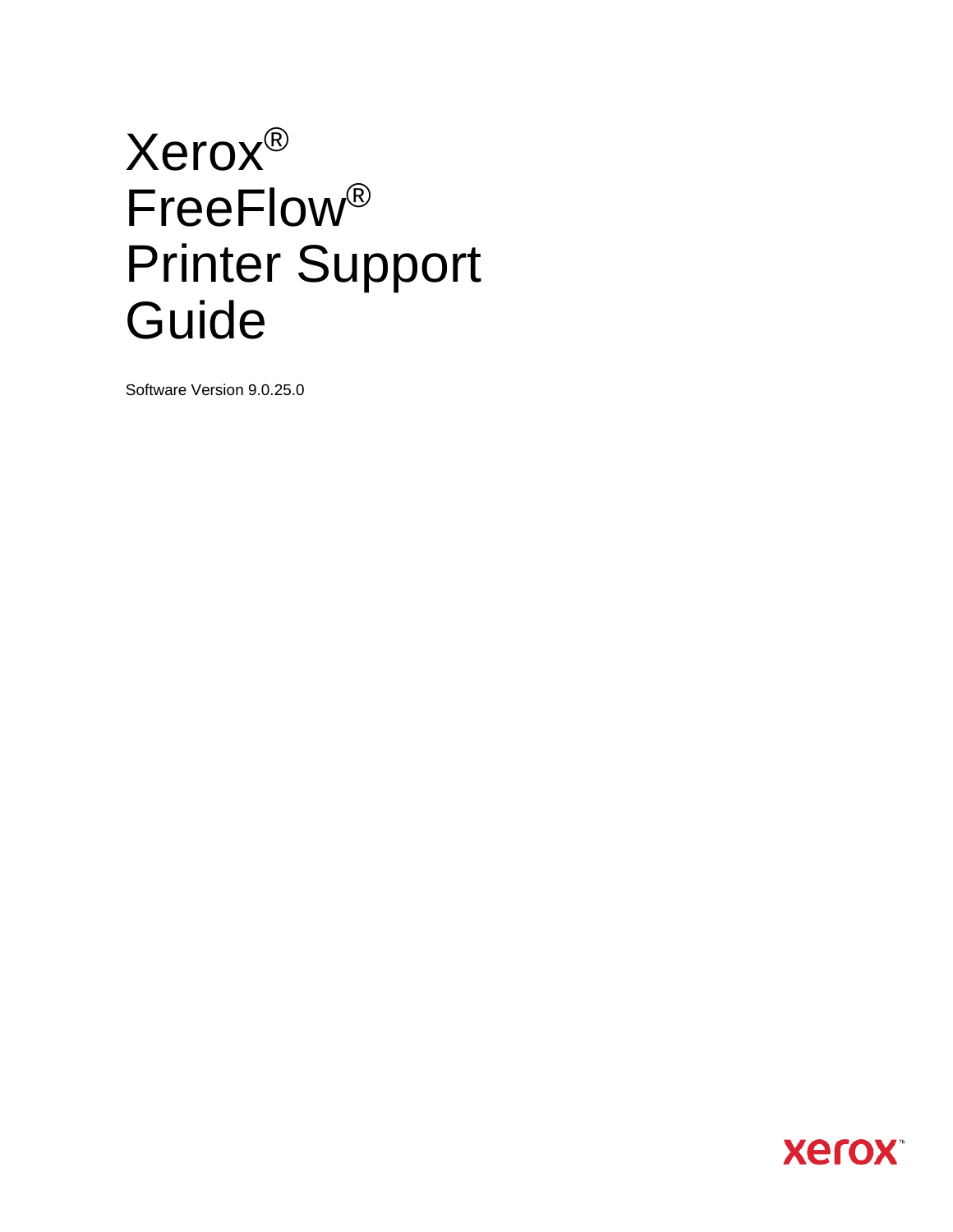© 2021 Xerox Corporation. All rights reserved. Xerox®, Xerox and Design®, and FreeFlow® are trademarks of Xerox Corporation in the United States and/or other countries.

This software includes software developed by Adobe Systems Incorporated.

Adobe, the Adobe logo, the Adobe PDF logo, PDF Converter SDK, Adobe Acrobat Pro DC, Adobe Reader DC, and PDF Library are either registered trademarks or trademarks of Adobe Systems Incorporated in the United States and/or other countries.

Other company trademarks are also acknowledged.

While every care has been taken in the preparation of this material, no liability will be accepted by Xerox Corporation arising out of any inaccuracies or omissions.

Changes are periodically made to this document. Changes, technical inaccuracies, and typographical errors will be corrected in subsequent editions.

Document Version: November 2021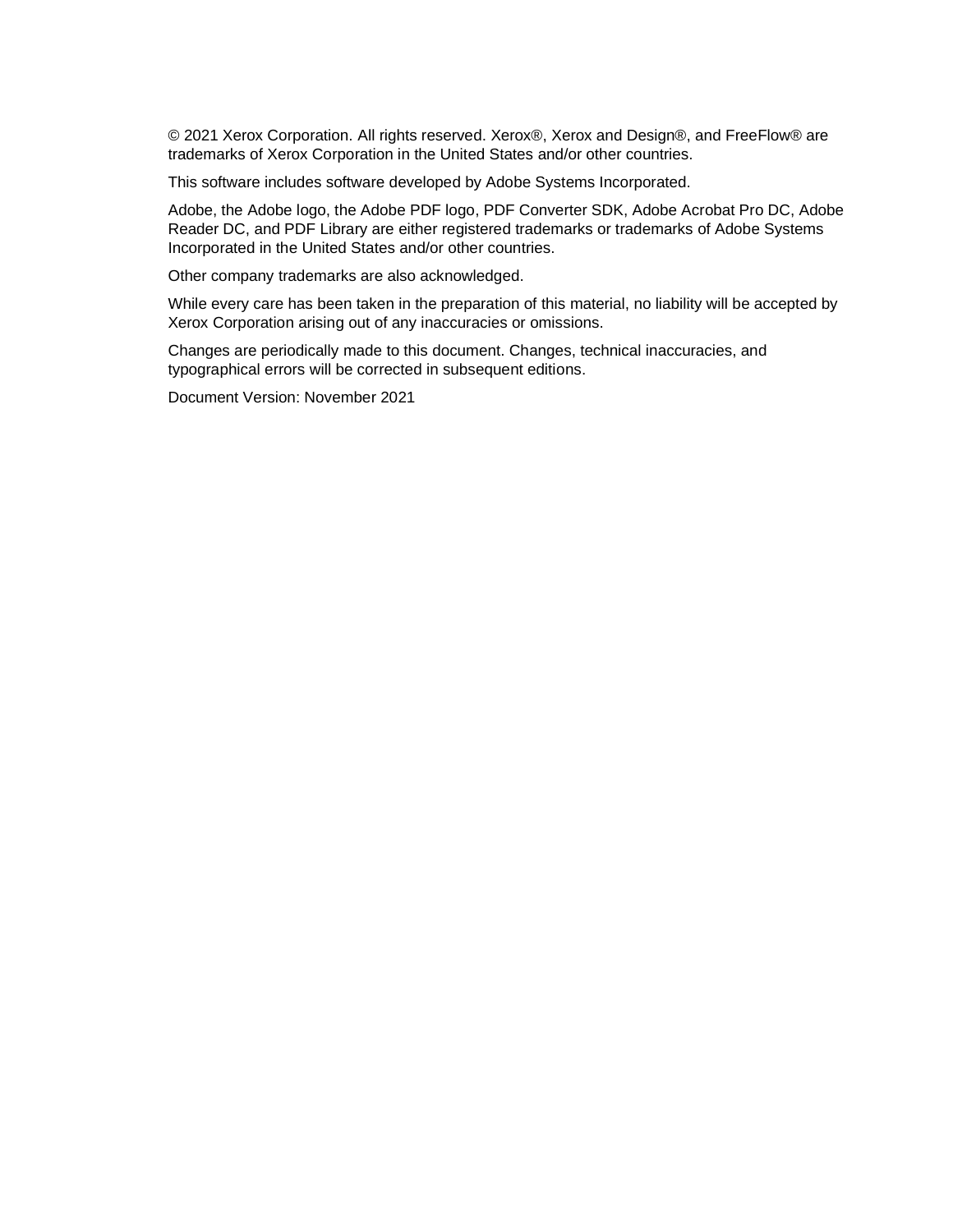## Preface

This document provides information regarding supported Xerox controllers and printers for FreeFlow Makeready®, FreeFlow Express to Print, FreeFlow Output Manager®, FreeFlow Print Manager-Advanced Print Path and JMF Service.

For information regarding supported printers for FreeFlow Core, see the Xerox® FreeFlow® Core Release Notes. This document may be downloaded from the Support & Drivers section on Xerox.com or obtained from your Xerox representative.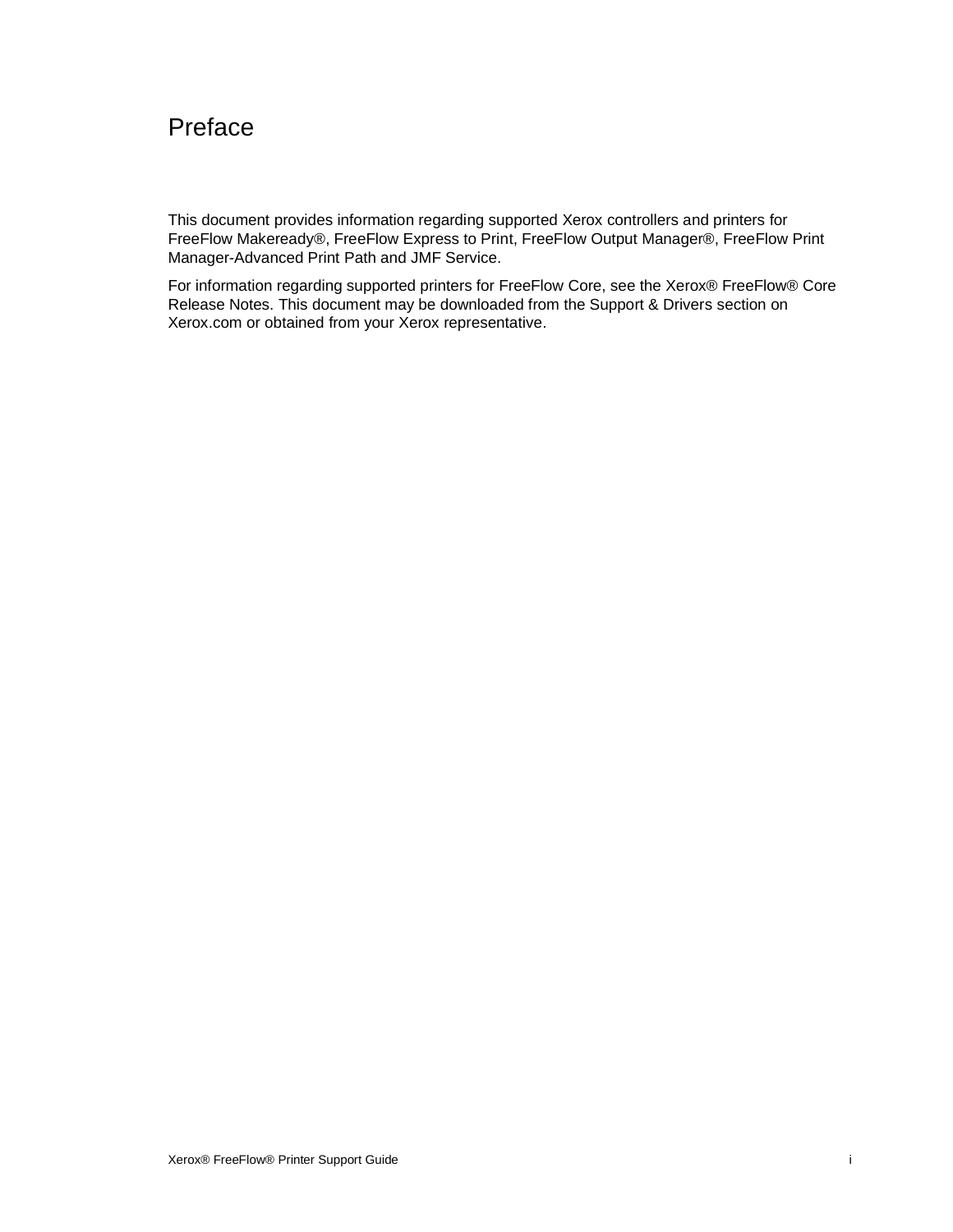## **Contents**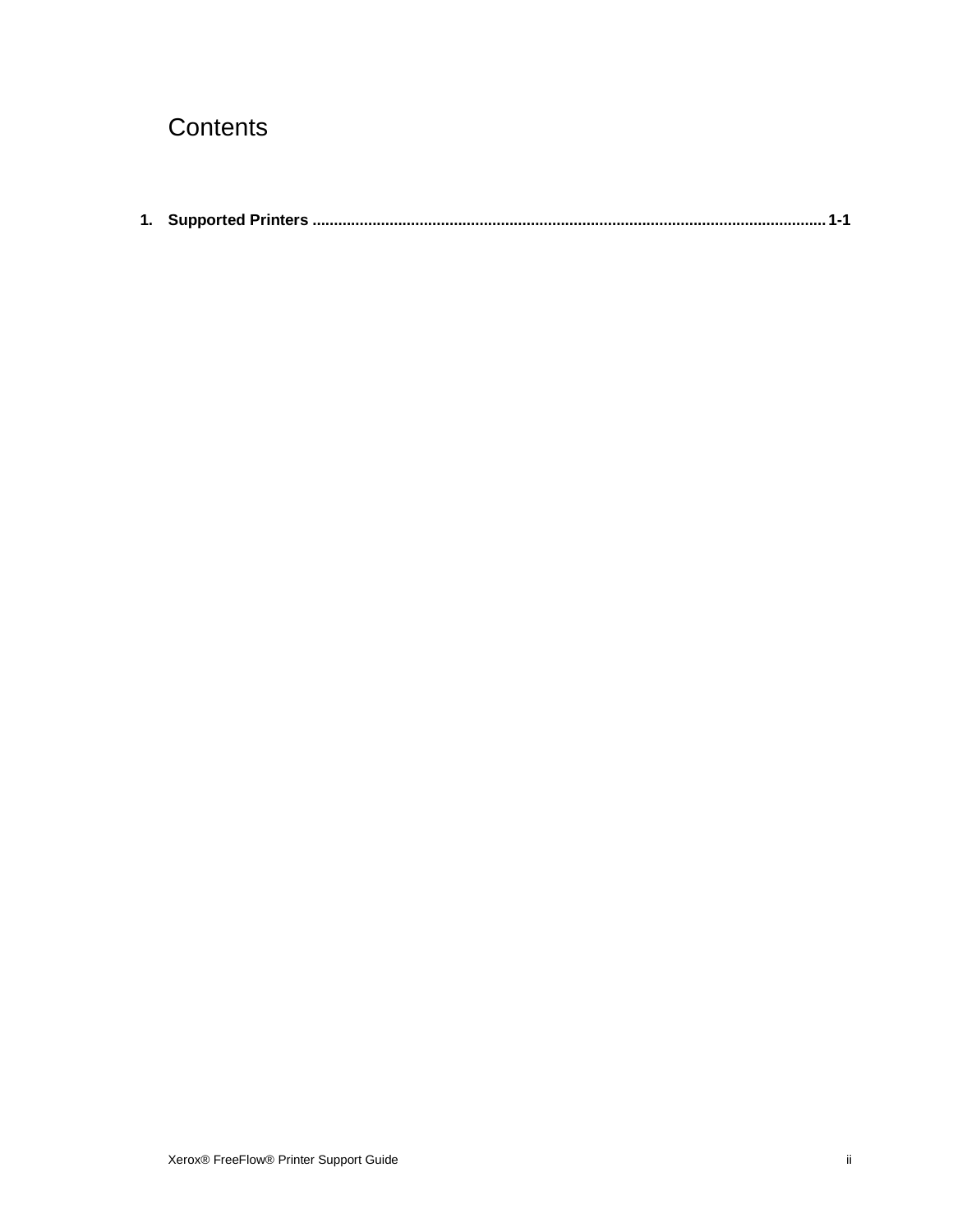## <span id="page-4-0"></span>1. Supported Printers

| <b>Printer</b>                                                                                                        | <b>Controller</b>                                                                                                                                                                                             |
|-----------------------------------------------------------------------------------------------------------------------|---------------------------------------------------------------------------------------------------------------------------------------------------------------------------------------------------------------|
| WorkCentre 5665/5675/5687<br>WorkCentre 7328/7335/7345/7346<br>WorkCentre 7425/7428/7435<br>WorkCentre 7655/7665/7675 | WorkCentre                                                                                                                                                                                                    |
| Xerox <sup>®</sup> PrimeLink <sup>®</sup> B9100 Series Printer                                                        | Xerox EX B9100 Series Print Server 1.0                                                                                                                                                                        |
| Xerox D136 Copier/Printer                                                                                             | Integrated Copy/Print Server 1.0<br>Xerox FreeFlow Print Server 9.0 (SP3)<br>Xerox EX136 Print Server 1.0                                                                                                     |
| Xerox D95/D110/D125 Copier/Printer                                                                                    | Integrated Copy/Print Server 1.0<br>Xerox FreeFlow Print Server 9.0 (SP3)<br>Xerox EX Print Server 1.0                                                                                                        |
| Xerox 4112/4127 C/P and EPS                                                                                           | Xerox FreeFlow Print Server 7.0<br>Xerox FreeFlow Print Server 6.0<br>Xerox EX Print Server 2.5 IPP<br>Fiery Print Controller 2.0 IPP<br>Integrated Copy/Print Server 3.0<br>Integrated Copy/Print Server 2.0 |
| Xerox Nuvera® 100/120/144/157 EA/MX Digital<br><b>Production System</b>                                               | Xerox FreeFlow Print Server 7.0 (SP3)                                                                                                                                                                         |
| Xerox Nuvera 200/288/314 EA/MX Perfecting<br><b>Production System</b>                                                 | Xerox FreeFlow Print Server 7.0 (SP3)                                                                                                                                                                         |
| DocuTech 128/155/180 Highlight Color System                                                                           | Xerox FreeFlow Print Server 7.0 (SP3)<br>Xerox FreeFlow Print Server 6.0                                                                                                                                      |
| DocuTech 6100 Publisher<br>DocuTech 6115/6135 Printer<br>DocuTech 6155/6180 Printer                                   | Xerox FreeFlow Print Server 7.0 (SP3)<br>Xerox FreeFlow Print Server 6.0<br>DocuSP 1.4J (6135/6180 only)                                                                                                      |
| DocuPrint 100/115/135 EPS<br>DocuPrint 155/180 EPS                                                                    | Xerox FreeFlow Print Server 7.0 (SP3)<br>Xerox FreeFlow Print Server 6.0                                                                                                                                      |
| DocuPrint 180 NPS MX                                                                                                  | <b>DocuPrint Server</b>                                                                                                                                                                                       |
| DocuTech Production Publisher 90/135                                                                                  | DocuTech Network Service - J 1.4.0<br>DocuTech Network Server<br>NS + Server Series 4.0<br>NS Plus 2.1                                                                                                        |
| Xerox 650/1300 Continuous Feed Printer                                                                                | Xerox FreeFlow Print Server 7.0<br>Xerox FreeFlow Print Server 6.0                                                                                                                                            |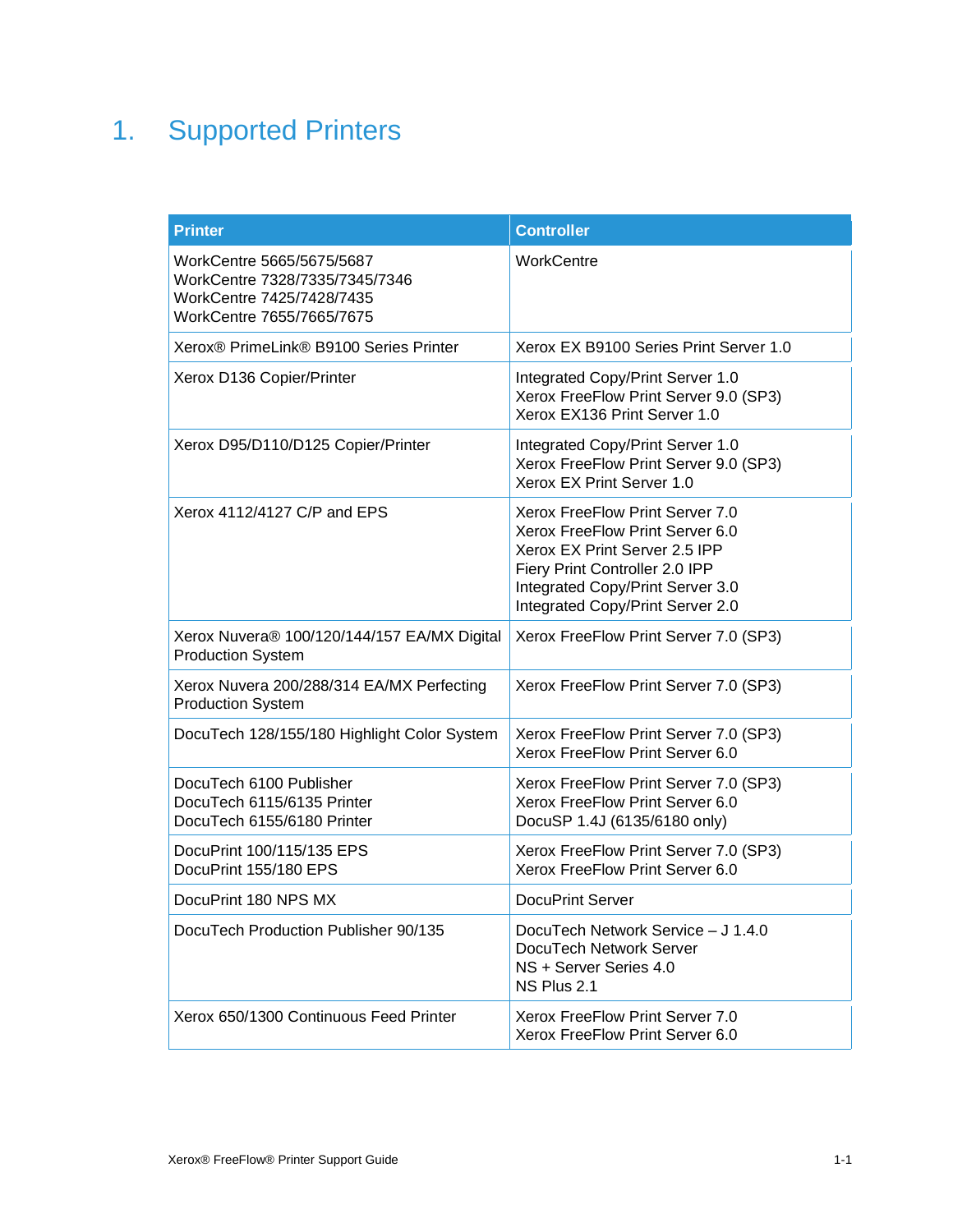| <b>Printer</b>                       | <b>Controller</b>                                                                                                                                                                                                                                                                             |
|--------------------------------------|-----------------------------------------------------------------------------------------------------------------------------------------------------------------------------------------------------------------------------------------------------------------------------------------------|
| Xerox PrimeLink C9065/C9070 Printer  | Xerox EX 9065-70 Print Server<br>Xerox EX-i 9065-70 Print Server<br>Xerox EX-c 9065-70 Print Server                                                                                                                                                                                           |
| Xerox Color C60/C70 Printer          | Xerox FreeFlow Print Server Integrated <sup>1</sup><br>Xerox EX-i C60/C70 Print Server 1.0<br>Xerox EX C60/C70 Print Server 1.0                                                                                                                                                               |
|                                      | <sup>1</sup> Supported with Makeready, Express to Print and<br>Print Manager-APP only                                                                                                                                                                                                         |
| Xerox 700/700i Digital Color Press   | Xerox FreeFlow Print Server 8.0<br>Xerox FreeFlow Print Server 7.0<br>Xerox FreeFlow Print Server 6.0<br>Xerox EX700i Print Server 1.0<br>Xerox EX Print Server 1.5 IPP<br>Xerox EX Print Server 1.0 IPP<br>Integrated Fiery Color Server 1.5 IPP<br>Integrated Fiery Color Server(i) 1.0 IPP |
| Xerox Color 550/560/570              | Xerox Integrated Color Server<br>Xerox FreeFlow Print Server 9.0 (SP3)<br>Xerox EX Print Server 2.0<br>Xerox Integrated Fiery Color Server 1.0                                                                                                                                                |
| DocuColor 242/252/260 Copier/Printer | Xerox FreeFlow Print Server 7.0<br>Xerox FreeFlow Print Server 6.0<br>Fiery EX260 2.0 IPP<br>Integrated Fiery Color Server 2.0 IPP                                                                                                                                                            |
| DocuColor 240/250                    | DocuSP <sub>51</sub><br>Fiery EXP250 1.0/1.1 IPP                                                                                                                                                                                                                                              |
| Xerox Versant® 280 Press             | Xerox EX 280 Print Server 2.0<br>Xerox EX 280 Print Server 1.0                                                                                                                                                                                                                                |
|                                      | Xerox EX-i 280 Print Server 2.0<br>Xerox EX-i 280 Print Server 1.0                                                                                                                                                                                                                            |
| Xerox Versant 180 Press              | Xerox FreeFlow Print Server 9.0 (SP3)<br>Xerox EX 180 Print Server 1.1<br>Xerox EX 180 Print Server 1.0<br>Xerox EX-i 180 Print Server 1.1<br>Xerox EX-i 180 Print Server 1.0                                                                                                                 |
| Xerox Versant 80 Press               | Xerox FreeFlow Print Server 9.0 (SP3)<br>Xerox EX 80 Print Server 2.0<br>Xerox EX 80 Print Server 1.2<br>Xerox EX 80 Print Server 1.0<br>Xerox EX-i 80 Print Server 1.2<br>Xerox EX-i 80 Print Server 1.0                                                                                     |
| Xerox Versant 4100 Press             | Xerox EX-P 4100 Print Server 1.0                                                                                                                                                                                                                                                              |
|                                      | Xerox EX 4100 Print Server 1.0                                                                                                                                                                                                                                                                |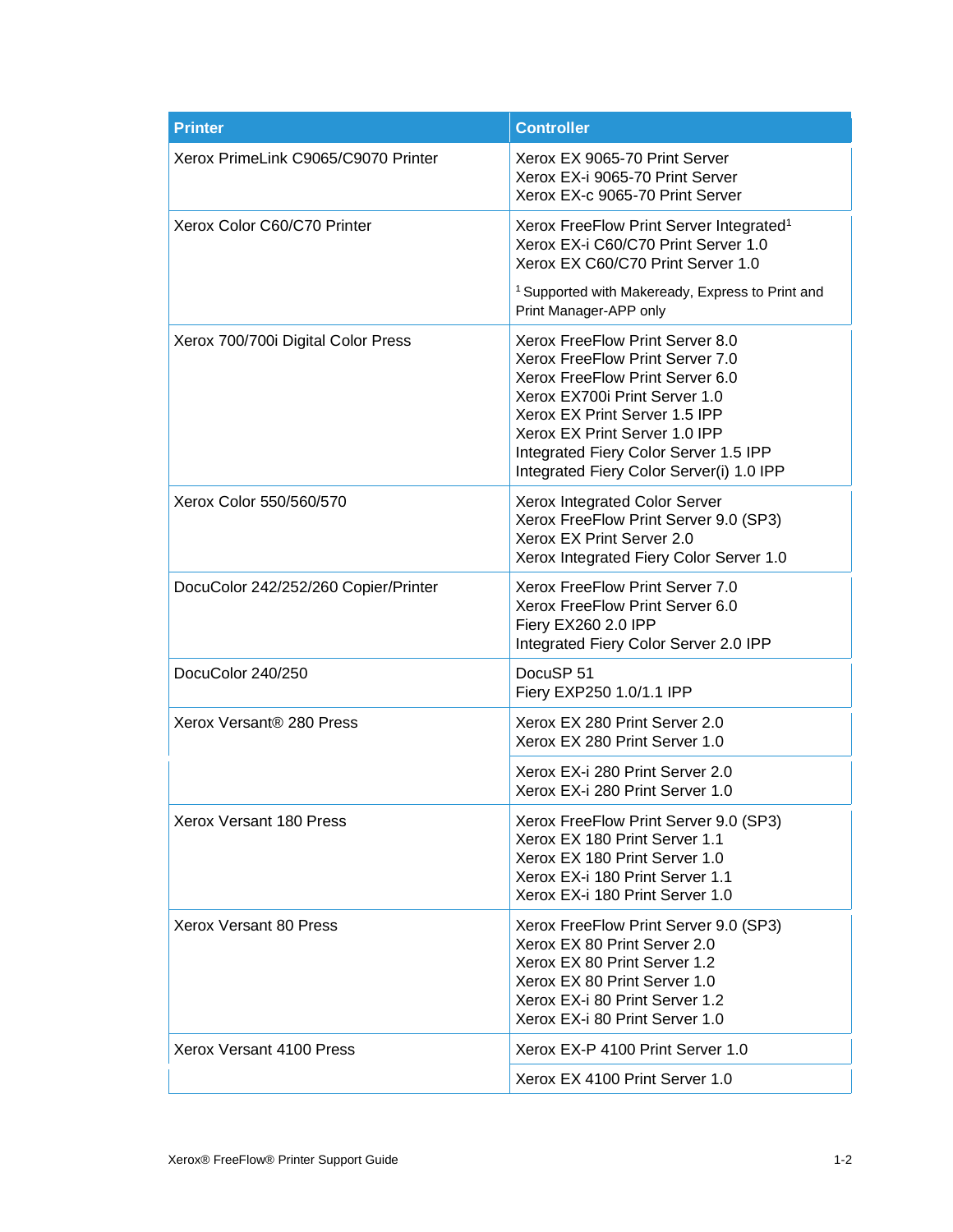| <b>Printer</b>                                                       | <b>Controller</b>                                                                                                                                                                                                                          |
|----------------------------------------------------------------------|--------------------------------------------------------------------------------------------------------------------------------------------------------------------------------------------------------------------------------------------|
| Xerox Versant 3100 Press                                             | Xerox FreeFlow Print Server 9.0 (SP3)<br>Xerox EX-P 3100 Print Server 1.0<br>Xerox EX 3100 Print Server 1.1<br>Xerox EX 3100 Print Server 1.0                                                                                              |
| Xerox Versant 2100 Press                                             | Xerox FreeFlow Print Server 9.0 (SP3)<br>Xerox EX/EX-P 2100 Print Server 2.0<br>Xerox EX/EX-P 2100 Print Server 1.2<br>Xerox EX/EX-P 2100 Print Server 1.0                                                                                 |
| Xerox Color C75 Digital Press                                        | Xerox FreeFlow Print Server 9.0 (SP3)<br>Xerox EX Print Server 1.0<br>Integrated Fiery Color Server 1.0                                                                                                                                    |
| Xerox Color J75 Digital Press                                        | Xerox FreeFlow Print Server 9.0 (SP3)<br>Xerox EX Print Server 1.0                                                                                                                                                                         |
| DocuColor 8080 Digital Color Press                                   | Xerox FreeFlow Print Server 7.0<br>Xerox EX Print Server 1.0                                                                                                                                                                               |
| DocuColor 8002 Digital Color Press                                   | Xerox FreeFlow Print Server 7.0<br>Xerox EX Print Server 1.0                                                                                                                                                                               |
| DocuColor 8000 Digital Press<br>DocuColor 8000AP Digital Color Press | Xerox FreeFlow Print Server 7.0 (SP1)<br>Xerox FreeFlow Print Server 6.0<br>DocuSP 51 (base 8000 only)<br>Fiery EXP8000 3.0 IPP (not for DC8000 AP)<br>Fiery EXP8000 2.0 IPP (not for DC8000 AP)<br>Fiery EX8000AP 1.0 IPP (for DC8000 AP) |
| DocuColor 7002 Digital Color Press                                   | Xerox FreeFlow Print Server 7.0<br>Xerox EX Print Server 2.0<br>Xerox EX Print Server 1.0                                                                                                                                                  |
| DocuColor 7000 Digital Press<br>DocuColor 7000AP Digital Press       | Xerox FreeFlow Print Server 7.0 (AP only)<br>Xerox FreeFlow Print Server 6.0<br>DocuSP 51 (base 7000 only)<br>Fiery EXP8000 3.0 IPP (not for DC7000 AP)<br>Fiery EX8000AP 1.0 IPP (for DC7000 AP)                                          |
| DocuColor 5000/5000AP Digital Color Press                            | Xerox FreeFlow Print Server 7.0 (AP only)<br>Xerox FreeFlow Print Server 6.0 (5000 only)<br>DocuSP 51 (5000 only)<br>Fiery EXP50 2.0 IPP                                                                                                   |
| Xerox Iridesse™ Production Press                                     | Xerox EX-P 6 Print Server 3.0<br>Xerox EX-P 6 Print Server 2.0<br>Xerox EX-P 6 Print Server 1.1<br>Xerox EX-P 6 Print Server 1.0                                                                                                           |
| Xerox Color 800i/1000i Press                                         | Xerox FreeFlow Print Server 9.0 (SP3)<br>Xerox EX-P 1000i Print Server 3.1<br>Xerox EX-P 1000i Print Server 3.0                                                                                                                            |
| Xerox Color 800/1000 Press                                           | Xerox FreeFlow Print Server 9.0<br>Xerox FreeFlow Print Server 8.0 (SP2)                                                                                                                                                                   |